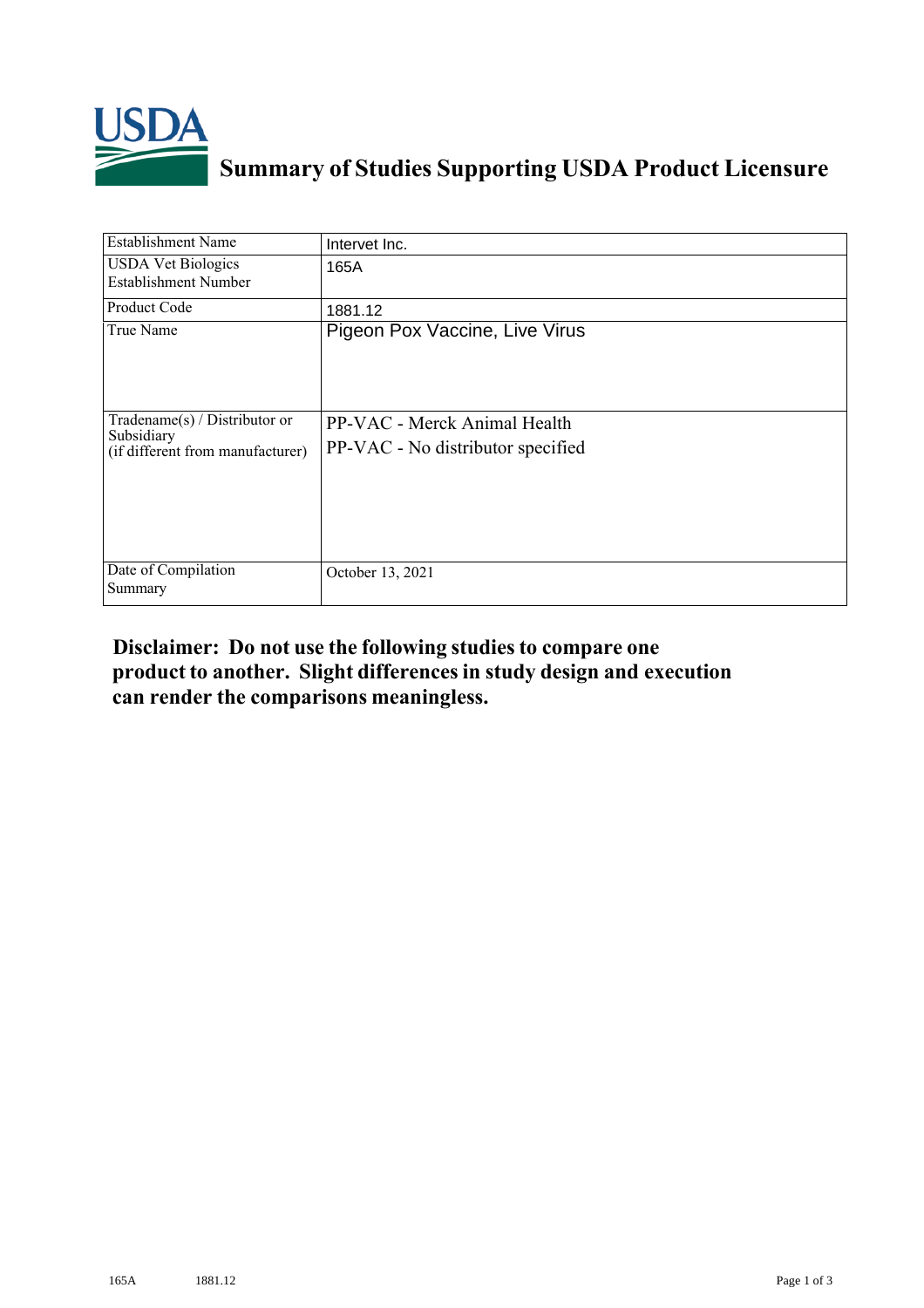| <b>Study Type</b>              | Efficacy                                                                                                                                                                                                                                                                                                                    |
|--------------------------------|-----------------------------------------------------------------------------------------------------------------------------------------------------------------------------------------------------------------------------------------------------------------------------------------------------------------------------|
| <b>Pertaining to</b>           | Pigeon Pox Vaccine, Live Virus, Chicken Embryo Origin                                                                                                                                                                                                                                                                       |
| <b>Study Purpose</b>           | To demonstrate effectiveness against Fowl Pox                                                                                                                                                                                                                                                                               |
| <b>Product Administration</b>  | Wing Web                                                                                                                                                                                                                                                                                                                    |
| <b>Study Animals</b>           | Chickens                                                                                                                                                                                                                                                                                                                    |
| <b>Challenge Description</b>   |                                                                                                                                                                                                                                                                                                                             |
| <b>Interval observed after</b> |                                                                                                                                                                                                                                                                                                                             |
| challenge                      |                                                                                                                                                                                                                                                                                                                             |
| <b>Results</b>                 | Study data were evaluated by USDA-APHIS prior to product<br>licensure and met regulatory standards for acceptance at the time<br>of submission. No data are published because this study was<br>submitted to USDA-APHIS prior to January 1, 2007, and APHIS<br>only requires publication of data submitted after that date. |
| <b>USDA Approval Date</b>      | August 19, 1982                                                                                                                                                                                                                                                                                                             |